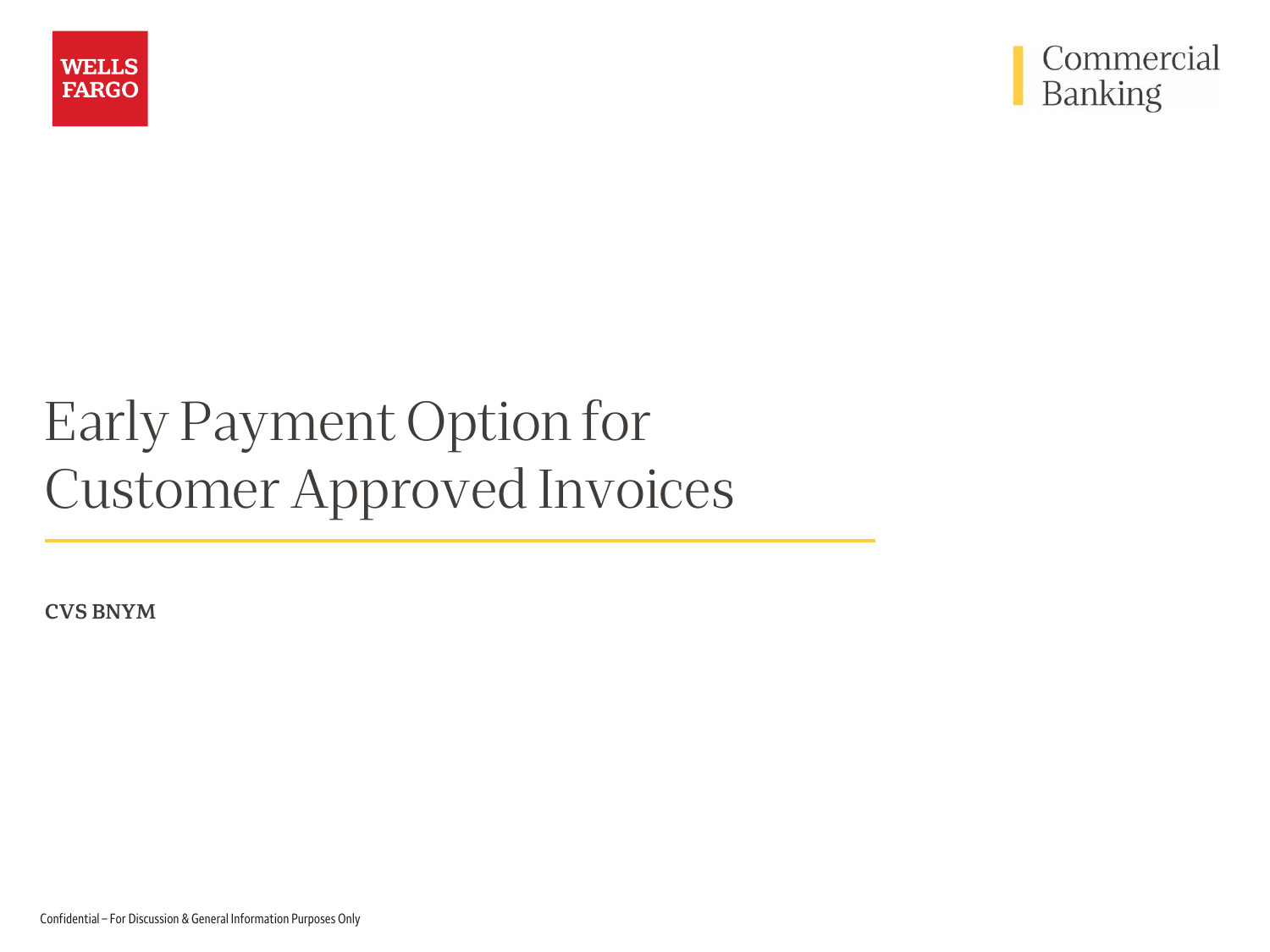# Summary of early payment option

Wells Fargo is pleased to offer the opportunity to purchase your customer (buyer) approved invoices prior to maturity date. You have the option to receive cash early at a competitive rate that leverages your buyer's financial strength. **As you will see, it may provide excellent cash flow and economic benefits to you!**

#### **How It Works**

- Supplier ships goods and invoices to buyer
- Using existing buyer process, buyer approves invoices for payment and sends an approved invoice file to Wells Fargo
- Supplier is notified via email of buyer invoice approval and sees settlement details
- Supplier may immediately and electronically elect early payment of invoice at a competitive rate
- Buyer funds Wells Fargo for the full amount of the payment due on the invoice due date

#### **Process Flow Diagram**



\* Only new presentations received by BNY Mellon after Supplier's go-live date on the program are eligible for early payment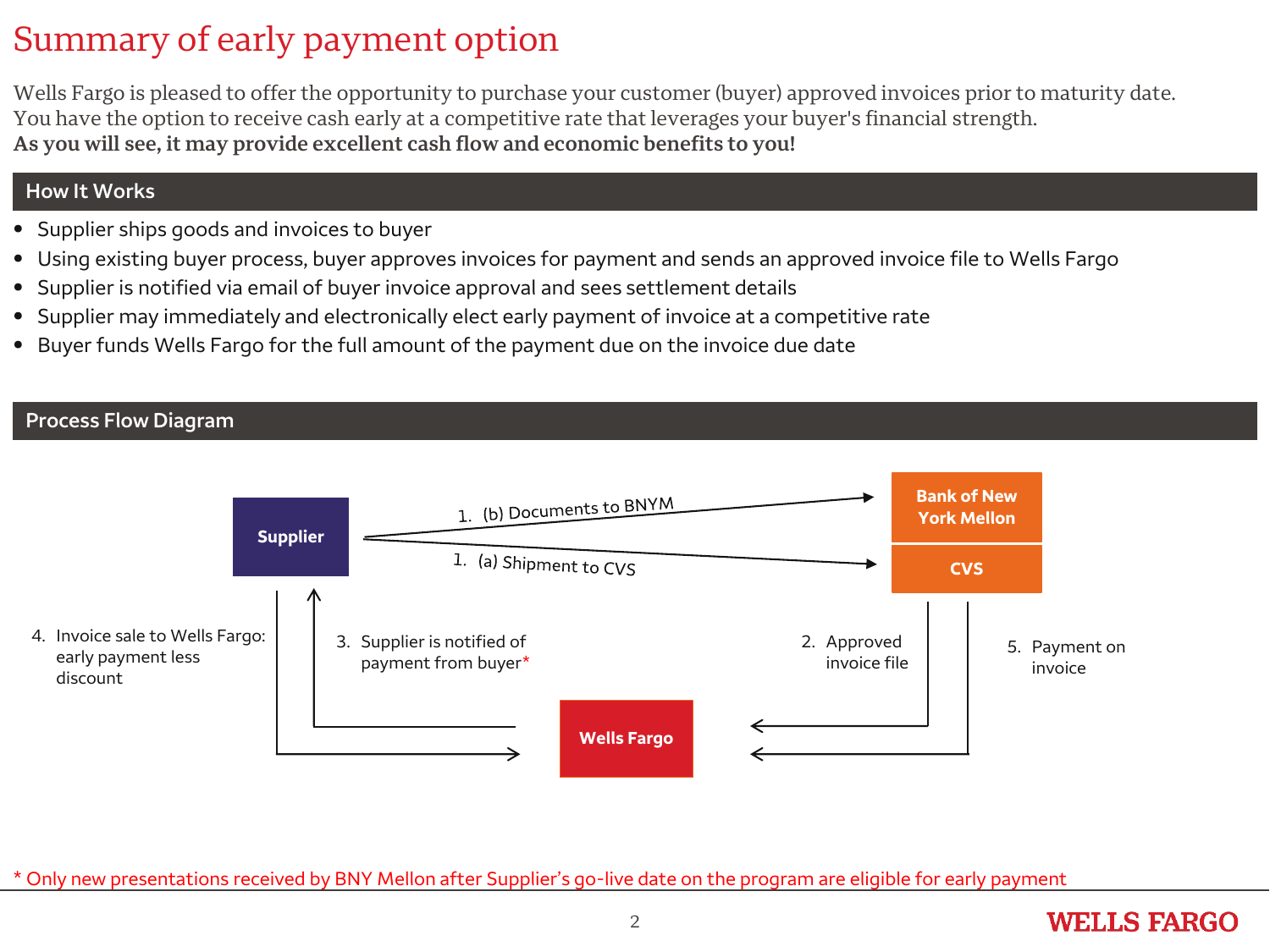# Potential benefits of selling invoices to Wells Fargo

#### **Potential for improved liquidity and lower cost of borrowing**

- Accelerated cash flow
- Possibility to significantly lower cost of carry
- Reduced accounts receivable and days sales outstanding
- Reduced capital costs
- Reduced borrowing pressure

#### **Flexible purchase options**

- Simple discount calculation
- No Wells Fargo processing fees only discount cost
- Automatic discounting after acceptance of approved invoices or other preferred timing (e.g., daily, weekly, by invoice aging, etc.)
- If a supplier does not elect to be paid early, buyer will provide full payment on due date and Wells Fargo will pass funds to the supplier

#### **Flexible payment options**

- You do not have to set up a bank account with Wells Fargo
- Wells Fargo will pay into any bank account you provide
- No limit to the amount a supplier can discount

#### **Payment transparency**

- Invoice detail visibility on each transaction
- Email notification of full remittance detail for each payment
- Embedded CTX data with ACH payments capability
- Historical transaction details

Selling your buyerapproved invoices to Wells Fargo offers many advantages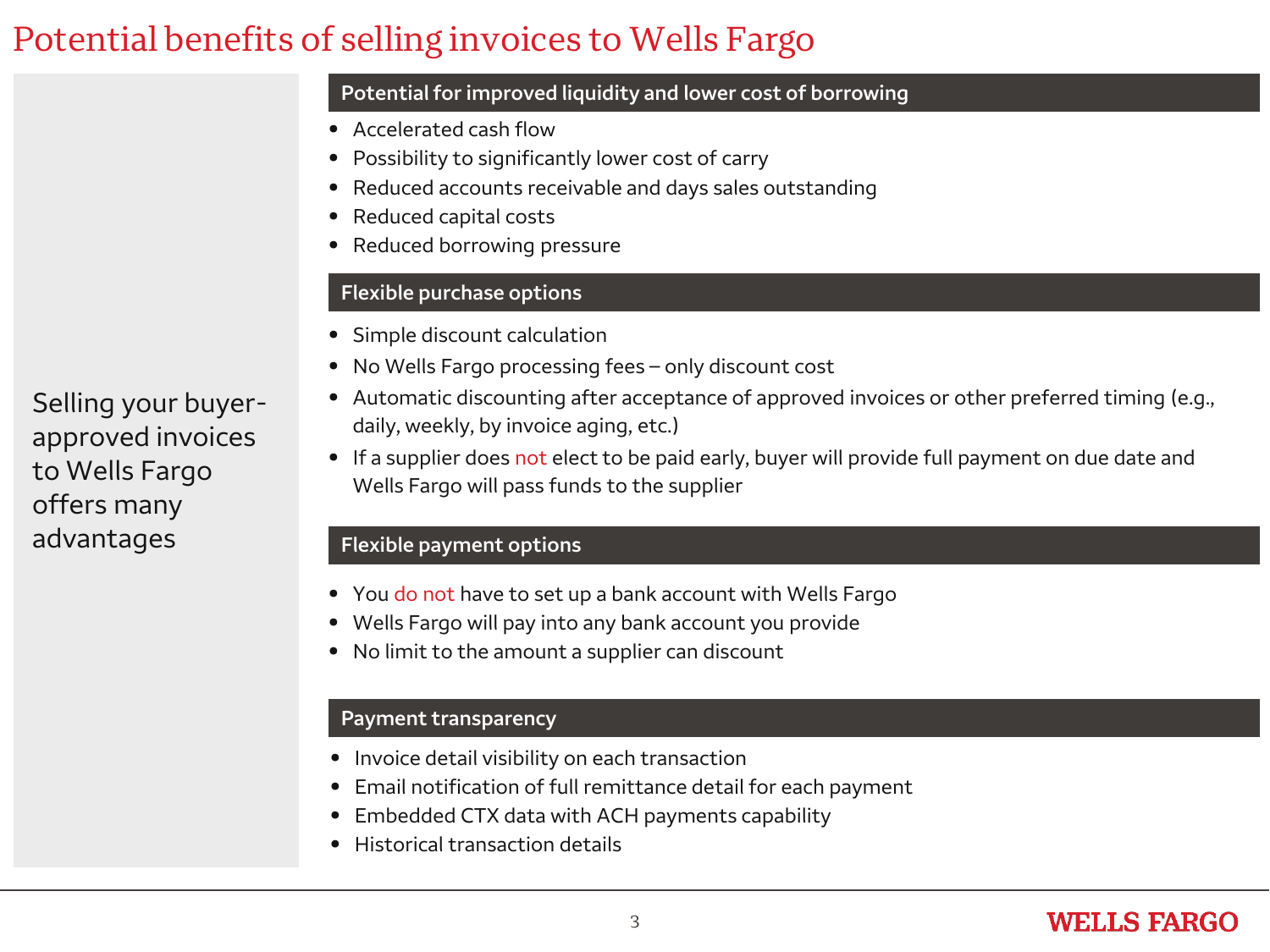# Steps for selling invoices to Wells Fargo



#### **Key provisions of the Receivables Purchase Agreement**

- Supplier assigns rights of receivables to Wells Fargo
- Wells Fargo assumes ownership and title to receivables upon payment
- Only invoices approved by buyer are eligible for purchase
- Transactions are intended to be non-recourse
- Invoice purchase is not a loan to supplier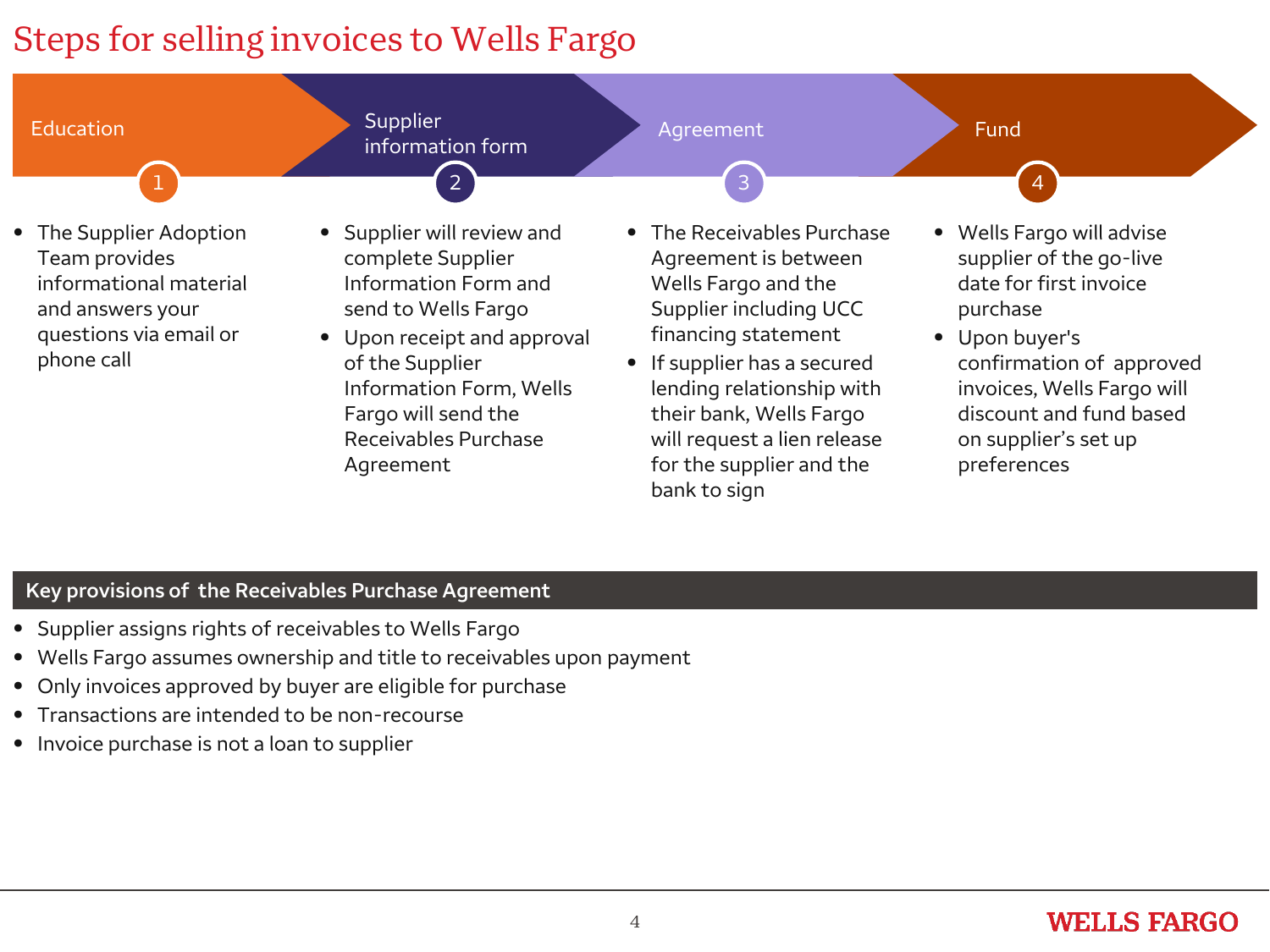## Example: Discount calculation

documentation.

|                                    | <b>Assumptions</b> |                  |                                                            |                    |                                                                                                                       |     | <b>Payment Received</b>                                      |    |          |  |
|------------------------------------|--------------------|------------------|------------------------------------------------------------|--------------------|-----------------------------------------------------------------------------------------------------------------------|-----|--------------------------------------------------------------|----|----------|--|
| <b>Invoice Amount</b>              | \$                 | 1,000            |                                                            |                    |                                                                                                                       |     | <b>Original Invoice</b>                                      | \$ | 1,000    |  |
| <b>SCF Margin</b>                  |                    | 1.00%            | Rate is annualized and based on Buyer's financial strength |                    |                                                                                                                       |     | <b>Cost of Discount</b>                                      |    | \$2.97   |  |
| <b>SCF Payment Day</b>             |                    | 10               | Day early payment is received [estimate]                   |                    |                                                                                                                       |     | <b>Supplier Receives</b>                                     |    | \$997.03 |  |
| <b>Terms of Invoice</b>            |                    | 60<br>Terms      |                                                            |                    |                                                                                                                       |     |                                                              |    |          |  |
| <b>Market Reference Rate (MRP)</b> |                    | 1.136%           | LIBOR based on purchase tenor, as applicable               |                    |                                                                                                                       |     | <b>Effective Discount</b>                                    |    | 0.30%    |  |
|                                    |                    |                  |                                                            |                    |                                                                                                                       |     | <b>Supplier Receives</b>                                     |    | 99.70%   |  |
| <b>Invoice Amount</b>              |                    | $\mathbf{x}$     | <b>MRP + Margin</b>                                        | $\mathbf{x}$       | (Terms - SCF Payment Day)/360                                                                                         |     | <b>Discount Interest Amount</b>                              |    |          |  |
| \$1,000                            |                    | $\boldsymbol{X}$ | 2.14%                                                      | $\pmb{\mathsf{X}}$ | 13.89%                                                                                                                | \$3 |                                                              |    |          |  |
|                                    |                    |                  |                                                            |                    | Compare the lower cost of the Early<br>Payment Option to the higher cost of a<br>Cash Discount Term on Invoice Amount |     | <b>Cash Discount Interest</b><br>(e.g. 2% 10 Net 30)<br>\$20 |    |          |  |
|                                    |                    |                  |                                                            |                    |                                                                                                                       |     |                                                              |    |          |  |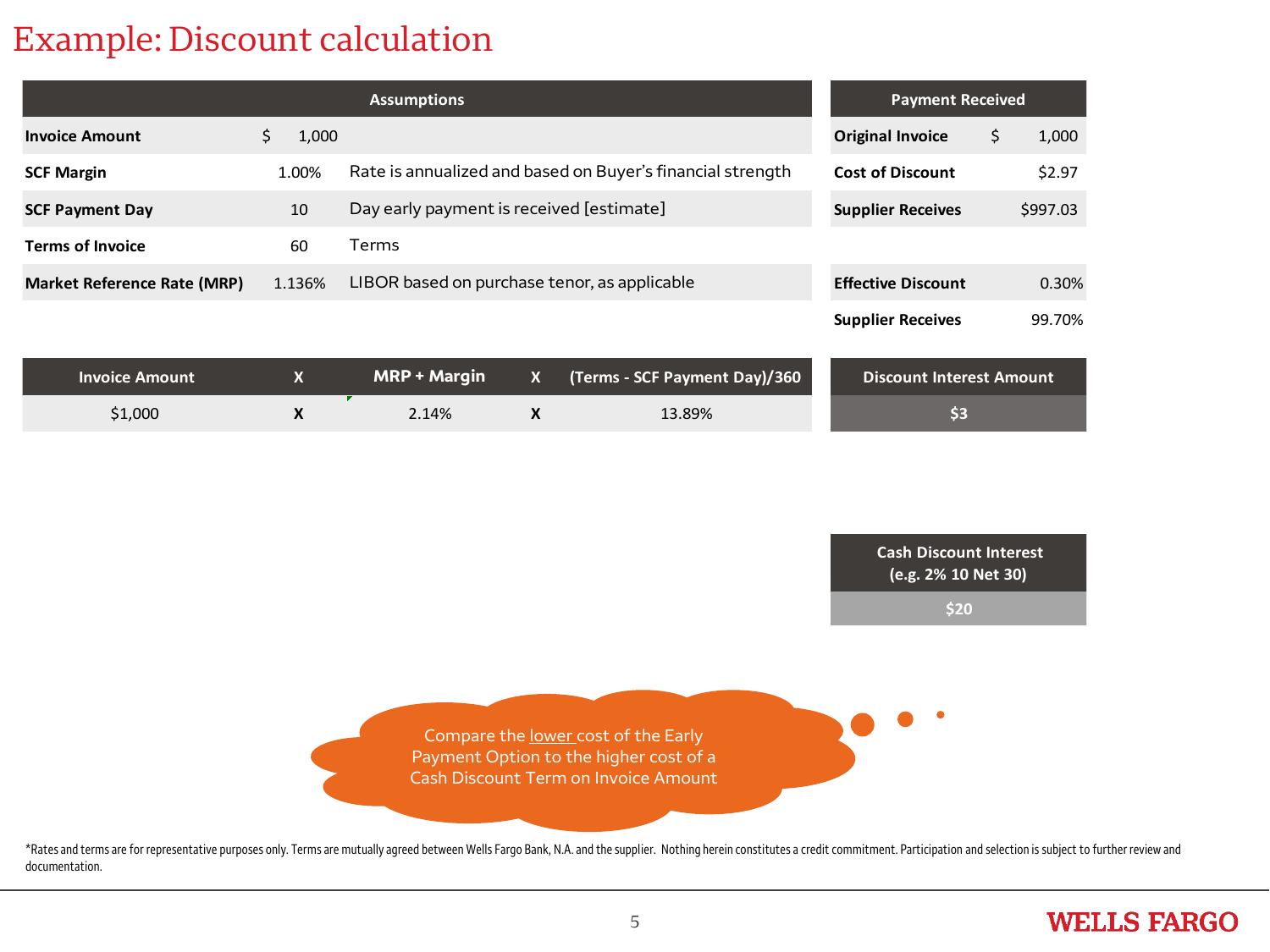# Wells Fargo team

**Your dedicated Supplier Engagement Team is ready to assist with reviewing your early payment options.**

#### **United States & EMEA**

(Eastern Time Zone, M-F 8:00 a.m.- 5:00 p.m.)

WFCFSupplierFinance@wellsfargo.com

**Supplier Engagement Leadership**

**Sabria Chidomere** (704) 410-1419 [sabria.chidomere@wellsfargo.com](mailto:sabria.chidomere@wellsfargo.com)

**Licy Glosser** (704) 715-6935 [licy.glosser@wellsfargo.com](mailto:licy.glosser@wellsfargo.com)

**Holly Jackson** (704) 715-5165 [holly.jackson@wellsfargo.com](mailto:holly.jackson@wellsfargo.com)

#### **Asia**

**Supplier Engagement Leadership**

**Jason Lim** – (Singapore Time Zone, M-F, 8am-5pm) 65-6395-6530 [jason.lim@wellsfargo.com](mailto:jason.lim@wellsfargo.com)

**Alison Phua** – (Singapore Time Zone, M-F, 8am-5pm) 65-6395-2541 [alison.phua@wellsfargo.com](mailto:alison.phua@wellsfargo.com)